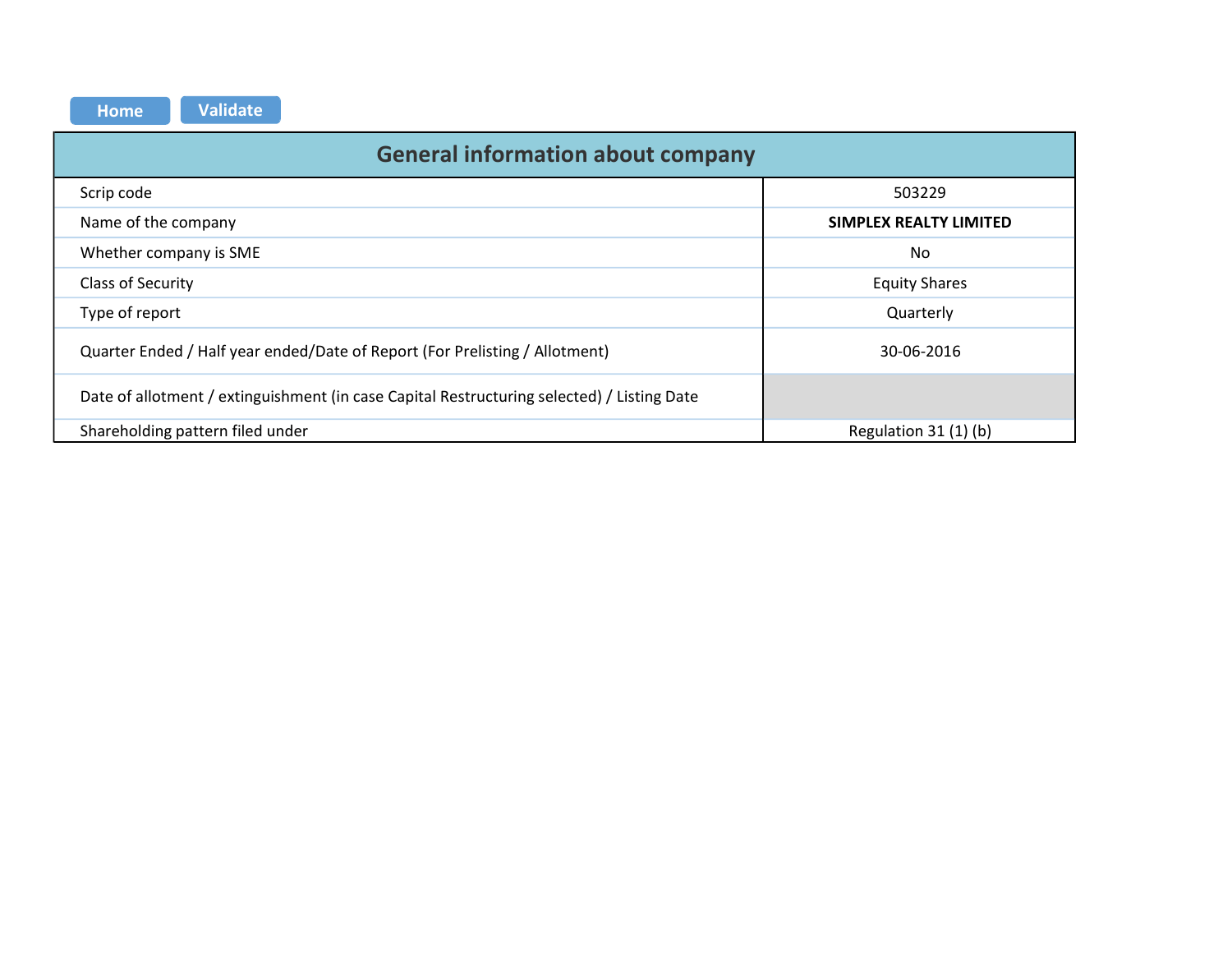|              | <b>Validate</b><br><b>Home</b>                                                         |     |  |  |  |  |  |  |  |  |  |  |
|--------------|----------------------------------------------------------------------------------------|-----|--|--|--|--|--|--|--|--|--|--|
| Sr.<br>No.   | <b>Particular</b>                                                                      |     |  |  |  |  |  |  |  |  |  |  |
| $\mathbf{1}$ | Whether the Listed Entity has issued any partly paid up shares?                        | No. |  |  |  |  |  |  |  |  |  |  |
| 2            | Whether the Listed Entity has issued any Convertible Securities?                       | No. |  |  |  |  |  |  |  |  |  |  |
| 3            | Whether the Listed Entity has issued any Warrants?                                     | No  |  |  |  |  |  |  |  |  |  |  |
| 4            | Whether the Listed Entity has any shares against which depository receipts are issued? | No. |  |  |  |  |  |  |  |  |  |  |
| 5            | Whether the Listed Entity has any shares in locked-in?                                 | No. |  |  |  |  |  |  |  |  |  |  |
| 6            | Whether any shares held by promoters are pledge or otherwise encumbered?               | No  |  |  |  |  |  |  |  |  |  |  |
| 7            | Whether company has equity shares with differential voting rights?                     | No  |  |  |  |  |  |  |  |  |  |  |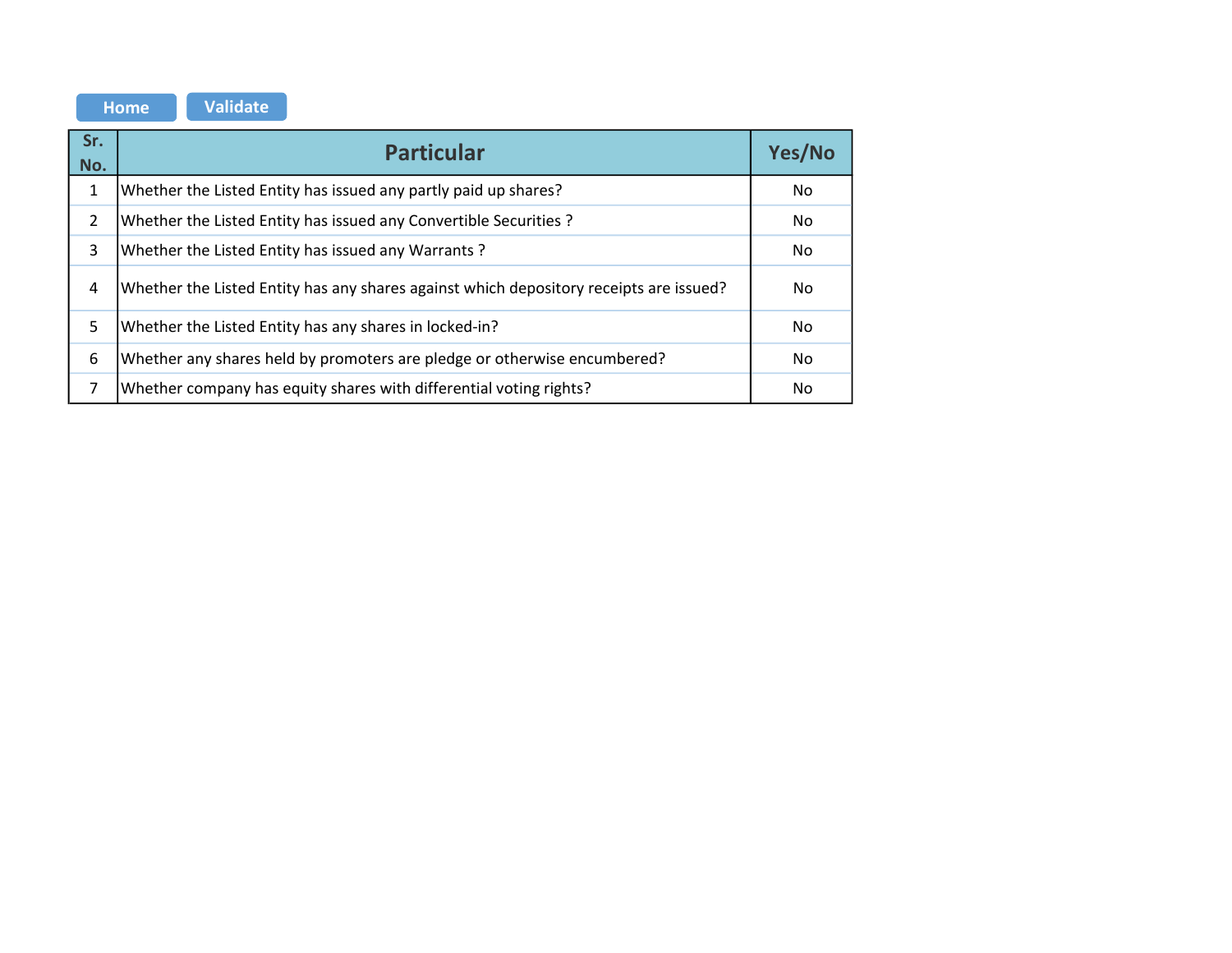|  |  | <b>Jomes</b> |  |
|--|--|--------------|--|
|  |  |              |  |

|         | Home                                                                                                             |                       |                             |                                 |                                           |                                 |                                                                                                                    |                           |                                                            |              |                              |                                                                |                                            |                                                 |                                                                                                              |                                                     |                                       |            |                                       |                                                |
|---------|------------------------------------------------------------------------------------------------------------------|-----------------------|-----------------------------|---------------------------------|-------------------------------------------|---------------------------------|--------------------------------------------------------------------------------------------------------------------|---------------------------|------------------------------------------------------------|--------------|------------------------------|----------------------------------------------------------------|--------------------------------------------|-------------------------------------------------|--------------------------------------------------------------------------------------------------------------|-----------------------------------------------------|---------------------------------------|------------|---------------------------------------|------------------------------------------------|
|         | Table I - Summary Statement holding of specified securities                                                      |                       |                             |                                 |                                           |                                 |                                                                                                                    |                           |                                                            |              |                              |                                                                |                                            |                                                 |                                                                                                              |                                                     |                                       |            |                                       |                                                |
|         | Note: Data will be automatically populated from shareholding pattern sheet - Data Entry Restricted in this sheet |                       |                             |                                 |                                           |                                 |                                                                                                                    |                           |                                                            |              |                              |                                                                |                                            |                                                 |                                                                                                              |                                                     |                                       |            |                                       |                                                |
|         |                                                                                                                  |                       |                             |                                 |                                           |                                 | Shareholding as a %<br>of total no, of<br>shares (calculated<br>as per SCRR, 1957)<br>(VIII)<br>As a % of (A+B+C2) |                           | Number of Voting Rightsheld in each class ofsecurities(IX) |              |                              |                                                                | Shareholding, as a %                       | Number of Locked in shares                      |                                                                                                              | Number of Shares pledged or<br>otherwise encumbered |                                       |            |                                       |                                                |
|         |                                                                                                                  | Nos. Of               | No. of fully paid up equity | No. Of Partly paid-             | No. Of shares                             | Total nos. shares               |                                                                                                                    | No of Voting (XIV) Rights |                                                            |              |                              | No. Of Shares                                                  | No. of Shares                              |                                                 | No. Of Shares Underlying assuming full conversion of<br>Outstanding convertible convertible securities (as a | (XII)                                               |                                       | (XIII)     |                                       | Number of equity                               |
| Categor | Category of shareholder                                                                                          | shareholders<br>(III) | shares held<br>(IV)         | up equity shares<br>held<br>(V) | underlying<br>Depository Receipts<br>(VI) | held<br>$(VII) = (IV)+(V)+(VI)$ |                                                                                                                    | Class                     | Class<br>eg:y                                              | Total        | Total as a % of<br>$(A+B+C)$ | <b>Underlying Outstanding</b><br>convertible securities<br>(X) | Underlying<br>Outstanding<br>Warrants (Xi) | securities and No. Of<br>Warrants<br>$(Xi)$ (a) | percentage of diluted share<br>capital)<br>$(XI) = (VII)+(X)$<br>As a % of (A+B+C2)                          | No.<br>(a)                                          | As a % of total<br>Shares held<br>(b) | No.<br>(a) | As a % of total<br>Shares held<br>(b) | shares held in<br>dematerialized form<br>(XIV) |
|         | (A) Promoter & Promoter Group                                                                                    |                       | 1554862                     |                                 |                                           | 1554862                         | 51.98                                                                                                              | 1,554,862.00              |                                                            | 1,554,862.00 | 51.98                        |                                                                |                                            |                                                 | 51.98                                                                                                        |                                                     |                                       |            |                                       | 1554862                                        |
|         | (B) Public                                                                                                       | 5453                  | 1436520                     |                                 |                                           | 1436520                         | 48.02                                                                                                              | 1436520.00                |                                                            | 1,436,520.00 | 48.02                        |                                                                |                                            |                                                 | 48.02                                                                                                        |                                                     |                                       |            |                                       | 1217376                                        |
| (C)     | Non Promoter- Non Public                                                                                         |                       |                             |                                 |                                           |                                 |                                                                                                                    |                           |                                                            |              |                              |                                                                |                                            |                                                 |                                                                                                              |                                                     |                                       |            |                                       |                                                |
| (C1)    | <b>Shares underlying DRs</b>                                                                                     |                       |                             |                                 |                                           |                                 |                                                                                                                    |                           |                                                            |              |                              |                                                                |                                            |                                                 |                                                                                                              |                                                     |                                       |            |                                       |                                                |
| (C2)    | <b>Shares held by Employee Trusts</b>                                                                            |                       |                             |                                 |                                           |                                 |                                                                                                                    |                           |                                                            |              |                              |                                                                |                                            |                                                 |                                                                                                              |                                                     |                                       |            |                                       |                                                |
|         | Total                                                                                                            | 5463                  | 2991382                     |                                 |                                           | 2991382                         |                                                                                                                    | 2991382.00                |                                                            | 2991382.00   | 100.00                       |                                                                |                                            |                                                 |                                                                                                              |                                                     |                                       |            |                                       | 2772238                                        |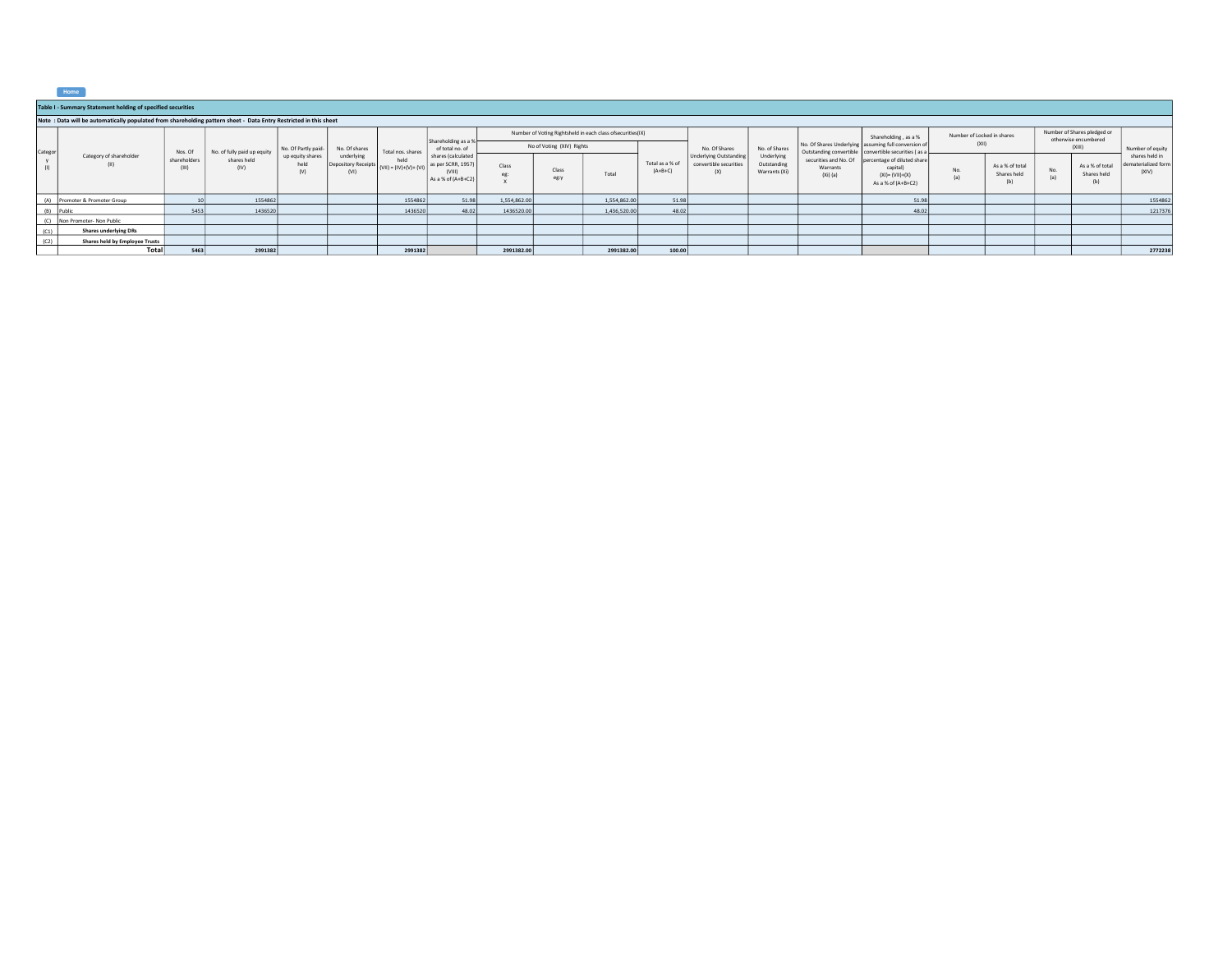|                           | Validate<br>Home                                                                     |                                  |                                                    |                                                      |                                                                                                                      |                           |                                                              |                                                 |                                                                                                                                                          |                                                                       |
|---------------------------|--------------------------------------------------------------------------------------|----------------------------------|----------------------------------------------------|------------------------------------------------------|----------------------------------------------------------------------------------------------------------------------|---------------------------|--------------------------------------------------------------|-------------------------------------------------|----------------------------------------------------------------------------------------------------------------------------------------------------------|-----------------------------------------------------------------------|
|                           |                                                                                      |                                  |                                                    |                                                      |                                                                                                                      |                           | Number of Voting Rights held in each class of securities(IX) |                                                 |                                                                                                                                                          |                                                                       |
|                           |                                                                                      |                                  |                                                    |                                                      |                                                                                                                      | No of Voting (XIV) Rights |                                                              |                                                 | Shareholding, as a %                                                                                                                                     |                                                                       |
| Sr.                       | Category & Name<br>of the<br>Shareholders<br>(1)                                     | Nos. Of<br>shareholders<br>(III) | No. of fully paid up<br>equity shares held<br>(IV) | Total nos. shares<br>held<br>$(VII) = (IV)+(V)+(VI)$ | Shareholding as a %<br>of total no. of<br>shares (calculated<br>as per SCRR, 1957)<br>(VIII)<br>As a % of $(A+B+C2)$ | Class<br>eg:<br>X         | Total                                                        | Total as<br>a % of<br>Total<br>Voting<br>rights | assuming full<br>conversion of<br>convertible securities (<br>as a percentage of<br>diluted share capital)<br>$(XI) = (VII)+(X)$<br>As a % of $(A+B+C2)$ | Number of equity<br>shares held in<br>dematerialized<br>form<br>(XIV) |
| $\boldsymbol{\mathsf{A}}$ | Table II - Statement showing shareholding pattern of the Promoter and Promoter Group |                                  |                                                    |                                                      |                                                                                                                      |                           |                                                              |                                                 |                                                                                                                                                          |                                                                       |
| (1)                       | ndian                                                                                |                                  |                                                    |                                                      |                                                                                                                      |                           |                                                              |                                                 |                                                                                                                                                          |                                                                       |
| (a)                       | <b>Individuals/Hindu undivided Family</b>                                            | 8 <sup>1</sup>                   | 237906                                             | 237906                                               | 7.95                                                                                                                 | 237906.00                 | 237906                                                       | 7.95                                            | 7.95                                                                                                                                                     | 237906                                                                |
| (b)                       | Central Government/ State Government(s)                                              |                                  |                                                    |                                                      |                                                                                                                      |                           |                                                              |                                                 |                                                                                                                                                          |                                                                       |
| (c)                       | <b>Financial Institutions/Banks</b>                                                  |                                  |                                                    |                                                      |                                                                                                                      |                           |                                                              |                                                 |                                                                                                                                                          |                                                                       |
| (d)                       | <b>Any Other (specify)</b>                                                           | $\overline{2}$                   | 1316956                                            | 1316956                                              | 44.03                                                                                                                | 1316956.00                | 1316956                                                      | 44.03                                           | 44.03                                                                                                                                                    | 1316956                                                               |
|                           | Sub-Total (A)(1)                                                                     | 10 <sup>1</sup>                  | 1554862                                            | 1554862                                              | 51.98                                                                                                                | 1554862.00                | 1554862                                                      | 51.98                                           | 51.98                                                                                                                                                    | 1554862                                                               |
| (2)                       | oreign                                                                               |                                  |                                                    |                                                      |                                                                                                                      |                           |                                                              |                                                 |                                                                                                                                                          |                                                                       |
| (a)                       | Individuals (NonResident Individuals/Foreign<br><b>Individuals</b> )                 |                                  |                                                    |                                                      |                                                                                                                      |                           |                                                              |                                                 |                                                                                                                                                          |                                                                       |
| (b)                       | Government                                                                           |                                  |                                                    |                                                      |                                                                                                                      |                           |                                                              |                                                 |                                                                                                                                                          |                                                                       |
| (c)                       | Institutions                                                                         |                                  |                                                    |                                                      |                                                                                                                      |                           |                                                              |                                                 |                                                                                                                                                          |                                                                       |
| (d)                       | Foreign Portfolio Investor                                                           |                                  |                                                    |                                                      |                                                                                                                      |                           |                                                              |                                                 |                                                                                                                                                          |                                                                       |
| (e)                       | Any Other (specify)                                                                  |                                  |                                                    |                                                      |                                                                                                                      |                           |                                                              |                                                 |                                                                                                                                                          |                                                                       |
|                           | Sub-Total (A)(2)                                                                     |                                  |                                                    |                                                      |                                                                                                                      |                           |                                                              |                                                 |                                                                                                                                                          |                                                                       |
|                           | <b>Total Shareholding of Promoter and Promoter Group</b><br>$(A)=(A)(1)+(A)(2)$      | 10 <sup>1</sup>                  | 1554862                                            | 1554862                                              | 51.98                                                                                                                | 1554862.00                | 1554862                                                      | 51.98                                           | 51.98                                                                                                                                                    | 1554862                                                               |
|                           | Details of Shares which remain unclaimed for Promoter & Promoter Group               |                                  |                                                    |                                                      |                                                                                                                      |                           |                                                              |                                                 |                                                                                                                                                          |                                                                       |
| $\mathbf B$               | Table III - Statement showing shareholding pattern of the Public shareholder         |                                  |                                                    |                                                      |                                                                                                                      |                           |                                                              |                                                 |                                                                                                                                                          |                                                                       |
| (1)                       | <b>Institutions</b>                                                                  |                                  |                                                    |                                                      |                                                                                                                      |                           |                                                              |                                                 |                                                                                                                                                          |                                                                       |
| (a)                       | <b>Mutual Funds</b>                                                                  |                                  |                                                    |                                                      |                                                                                                                      |                           |                                                              |                                                 |                                                                                                                                                          |                                                                       |
| (b)                       | <b>Venture Capital Funds</b>                                                         |                                  |                                                    |                                                      |                                                                                                                      |                           |                                                              |                                                 |                                                                                                                                                          |                                                                       |
| (c)                       | <b>Alternate Investment Funds</b>                                                    |                                  |                                                    |                                                      |                                                                                                                      |                           |                                                              |                                                 |                                                                                                                                                          |                                                                       |
| (d)                       | <b>Foreign Venture Capital Investors</b>                                             |                                  |                                                    |                                                      |                                                                                                                      |                           |                                                              |                                                 |                                                                                                                                                          |                                                                       |
| (e)                       | <b>Foreign Portfolio Investors</b>                                                   |                                  |                                                    |                                                      |                                                                                                                      |                           |                                                              |                                                 |                                                                                                                                                          |                                                                       |
| (f)                       | <b>Financial Institutions/Banks</b>                                                  | 10                               | 9771                                               | 9771                                                 | 0.33                                                                                                                 | 9771                      | 9771                                                         | 0.33                                            | 0.33                                                                                                                                                     | 325                                                                   |
| (g)                       | <b>Insurance Companies</b>                                                           | $\overline{\mathbf{3}}$          | 776694                                             | 776694                                               | 25.96                                                                                                                | 776694                    | 776694                                                       | 25.96                                           | 25.96                                                                                                                                                    | 776694                                                                |
| (h)                       | <b>Provident Funds/ Pension Funds</b>                                                |                                  |                                                    |                                                      |                                                                                                                      |                           |                                                              |                                                 |                                                                                                                                                          |                                                                       |
| (i)                       | Any Other (specify)                                                                  |                                  |                                                    |                                                      |                                                                                                                      |                           |                                                              |                                                 |                                                                                                                                                          |                                                                       |
|                           | Sub-Total (B)(1)                                                                     | 13                               | 786465                                             | 786465                                               | 26.29                                                                                                                | 786465.00                 | 786465                                                       | 26.29                                           | 26.29                                                                                                                                                    | 777019                                                                |
| (2)                       | Central Government/ State Government(s)/<br>President of India                       |                                  |                                                    |                                                      |                                                                                                                      |                           |                                                              |                                                 |                                                                                                                                                          |                                                                       |
|                           | Sub-Total (B)(2)                                                                     |                                  |                                                    |                                                      |                                                                                                                      |                           |                                                              |                                                 |                                                                                                                                                          |                                                                       |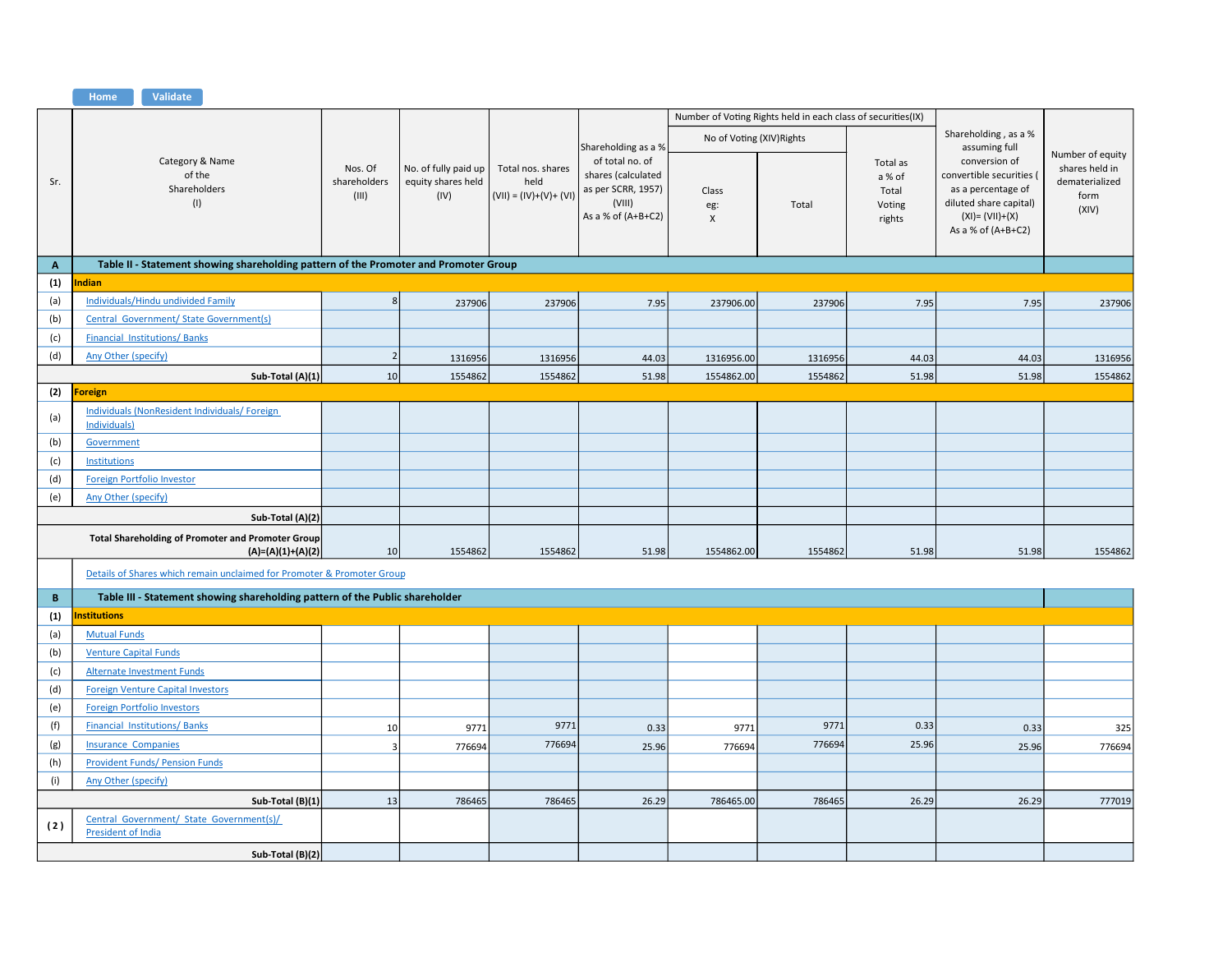| <b>Non-institutions</b><br>(3)                                      |                                                                                                         |            |                                             |                  |        |            |         |        |        |         |  |  |
|---------------------------------------------------------------------|---------------------------------------------------------------------------------------------------------|------------|---------------------------------------------|------------------|--------|------------|---------|--------|--------|---------|--|--|
| (a(i))                                                              | Individuals -<br>i.Individual shareholders holding nominal share capital<br>up to Rs. 2 lakhs.          | 5308       | 600138                                      | 600138           | 20.06  | 600138.00  | 600138  | 20.06  | 20.06  | 396988  |  |  |
| (a(ii))                                                             | Individuals -<br>ii. Individual shareholders holding nominal share<br>capital in excess of Rs. 2 lakhs. |            |                                             |                  |        |            |         |        |        |         |  |  |
| (b)                                                                 | NBFCs registered with RBI                                                                               |            |                                             |                  |        |            |         |        |        |         |  |  |
| (c)                                                                 | <b>Employee Trusts</b>                                                                                  |            |                                             |                  |        |            |         |        |        |         |  |  |
| (d)                                                                 | Overseas Depositories (holding DRs) (balancing figure)                                                  |            |                                             |                  |        |            |         |        |        |         |  |  |
| (e)                                                                 | Any Other (specify)                                                                                     | 132        | 49917                                       | 49917            | 1.67   | 49917.00   | 49917   | 1.67   | 1.67   | 43369   |  |  |
|                                                                     | Sub-Total (B)(3)                                                                                        | 5440       | 650055                                      | 650055           | 21.73  | 650055.00  | 650055  | 21.73  | 21.73  | 440357  |  |  |
|                                                                     | Total Public Shareholding (B)=(B)(1)+(B)(2)+(B)(3)                                                      | 5453       | 1436520                                     | 1436520          | 48.02  | 1436520.00 | 1436520 | 48.02  | 48.02  | 1217376 |  |  |
| Details of the shareholders acting as persons in Concert for Public |                                                                                                         |            |                                             |                  |        |            |         |        |        |         |  |  |
|                                                                     | Details of Shares which remain unclaimed for Public                                                     |            |                                             |                  |        |            |         |        |        |         |  |  |
| $\mathbf{C}$                                                        | Table IV - Statement showing shareholding pattern of the Non Promoter- Non Public shareholder           |            |                                             |                  |        |            |         |        |        |         |  |  |
| (1)                                                                 | Custodian/DR Holder - Name of DR Holders (If<br><b>Available</b>                                        |            |                                             |                  |        |            |         |        |        |         |  |  |
| (2)                                                                 | Employee Benefit Trust (under SEBI (Share based<br><b>Employee Benefit) Regulations, 2014)</b>          |            |                                             |                  |        |            |         |        |        |         |  |  |
|                                                                     | <b>Total NonPromoter- Non Public Shareholding</b><br>$(C) = (C)(1)+(C)(2)$                              |            |                                             |                  |        |            |         |        |        |         |  |  |
|                                                                     | Total (A+B+C2)                                                                                          | 5463       | 2991382                                     | 2991382          | 100.00 | 2991382.00 | 2991382 | 100.00 | 100.00 | 2772238 |  |  |
|                                                                     | Total (A+B+C)                                                                                           | 2991382.00 | 2991382                                     | 100.00           |        | 2772238    |         |        |        |         |  |  |
|                                                                     |                                                                                                         |            | Disclosure of notes on shareholding pattern | <b>Add Notes</b> |        |            |         |        |        |         |  |  |